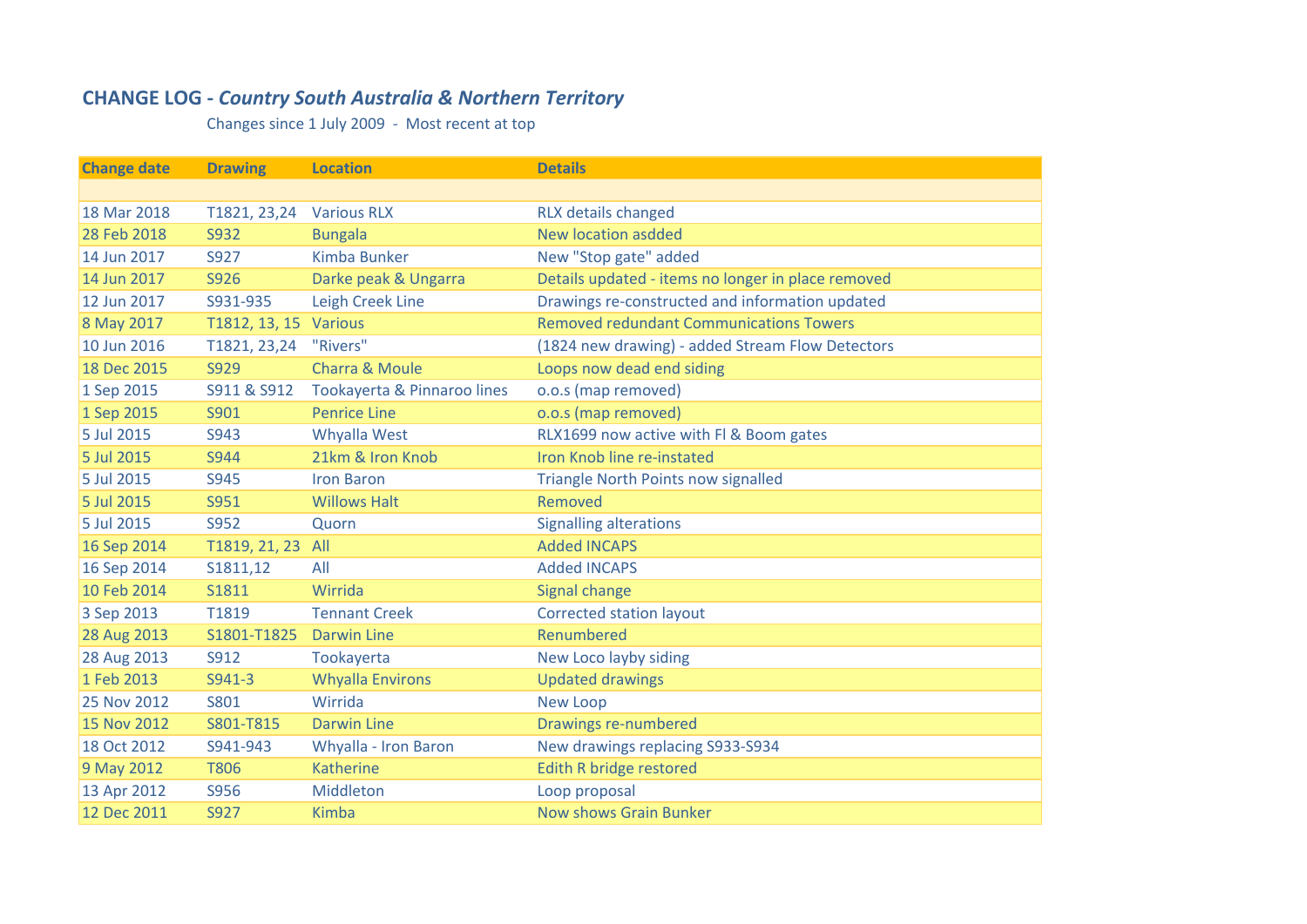| 12 Dec 2011 | S926        | Cockaleechie         | <b>Changed Block Point</b>                                                                |
|-------------|-------------|----------------------|-------------------------------------------------------------------------------------------|
| 12 Dec 2011 | S923        | Lock                 | removed Goods Shed                                                                        |
| 18 May 2011 | S934        | <b>Iron Knight</b>   | New siding                                                                                |
| 13 Jan 2011 | <b>S956</b> | Middleton            | Loop 0.0.5                                                                                |
| 13 Jan 2011 | S801        | <b>Rankin Dam</b>    | Turnouts auto reset & target enhancers                                                    |
|             |             |                      | NOTE: From this date onwards SA ARTC line changes are only listed in the ARTC SA & WA log |
| 30 Oct 2010 | <b>S111</b> | <b>Brimbago</b>      | <b>Changed signal designations</b>                                                        |
| 16 Oct 2010 | T404        | <b>Alice Springs</b> | <b>New Signal protecting RLX</b>                                                          |
| 16 Oct 2010 | T403        | <b>Alice Springs</b> | <b>New Signal protecting RLX</b>                                                          |
| 10 Oct 2010 | <b>S110</b> | <b>Tintinara</b>     | <b>Extended loop commissioned</b>                                                         |
| 25 Sep 2010 | S107        | Monteith             | New #12 TO installed                                                                      |
| 16 Sep 2010 | S801        | <b>Rankin Dam</b>    | Commissioned                                                                              |
| 23 Aug 2010 | S403        | Hillgrange           | <b>Extended loop length</b>                                                               |
| 3 Aug 2010  | S107        | Monteith             | New #7 TO installed                                                                       |
| 7 Jul 2010  | <b>S110</b> | <b>Tintinara</b>     | Signals 4 & 5 now LED                                                                     |
| 7 Jul 2010  | S910        | Nuriootpa            | Angaston Branch closed and lifted                                                         |
| 4 Jul 2010  | W094        | Curtin               | <b>New Engineers siding</b>                                                               |
| 4 Jul 2010  | <b>S086</b> | Coondambo            | Final configuration of new loop                                                           |
| 1 Jul 2010  | <b>S075</b> | <b>Mallala</b>       | Boom gates fitted to RLX 0071                                                             |
| 1 Jul 2010  | S076        | Avon                 | New active RLX 0752                                                                       |
| 1 Jul 2010  | <b>S078</b> | <b>Merriton</b>      | New active RLX 0069                                                                       |
| 1 Jul 2010  | <b>S086</b> | Coondambo            | New loop commissioned                                                                     |
| 1 Jul 2010  | <b>S111</b> | Wirrega              | New active RLX 1041                                                                       |
| 1 Jul 2010  | S404        | Cultana              | RLX938 now predictor opn & advance warning signs                                          |
| 1 Jul 2010  | S901        | <b>Tanunda</b>       | RLX214 is solar powered                                                                   |
| 17 Jun 2010 | <b>S075</b> | <b>Mallala</b>       | Dublin Rd RLX is Predictor                                                                |
| 17 Ju 2010  | <b>S080</b> | Coonamia             | New Actice LX @ Pirie Blocks Rd                                                           |
| 6 Jun 2010  | <b>S085</b> | <b>Hesso</b>         | RLX 639 is predictor                                                                      |
| 6 Jun 2010  | S107        | <b>Monarto South</b> | RLX 993is predictor                                                                       |
| 6 Jun 2010  | <b>S111</b> | Cannawigara          | RLX 1042 is predictor                                                                     |
| 6 Jun 2010  | S402        | Peterborough         | RLX 894 is predictor                                                                      |
| 5 Jun 2010  | <b>S076</b> | <b>Long Plains</b>   | <b>New Active RLX - RLX750</b>                                                            |
| 5 Jun 2010  | S097        | <b>Lincoln Gap</b>   | New loop proposed                                                                         |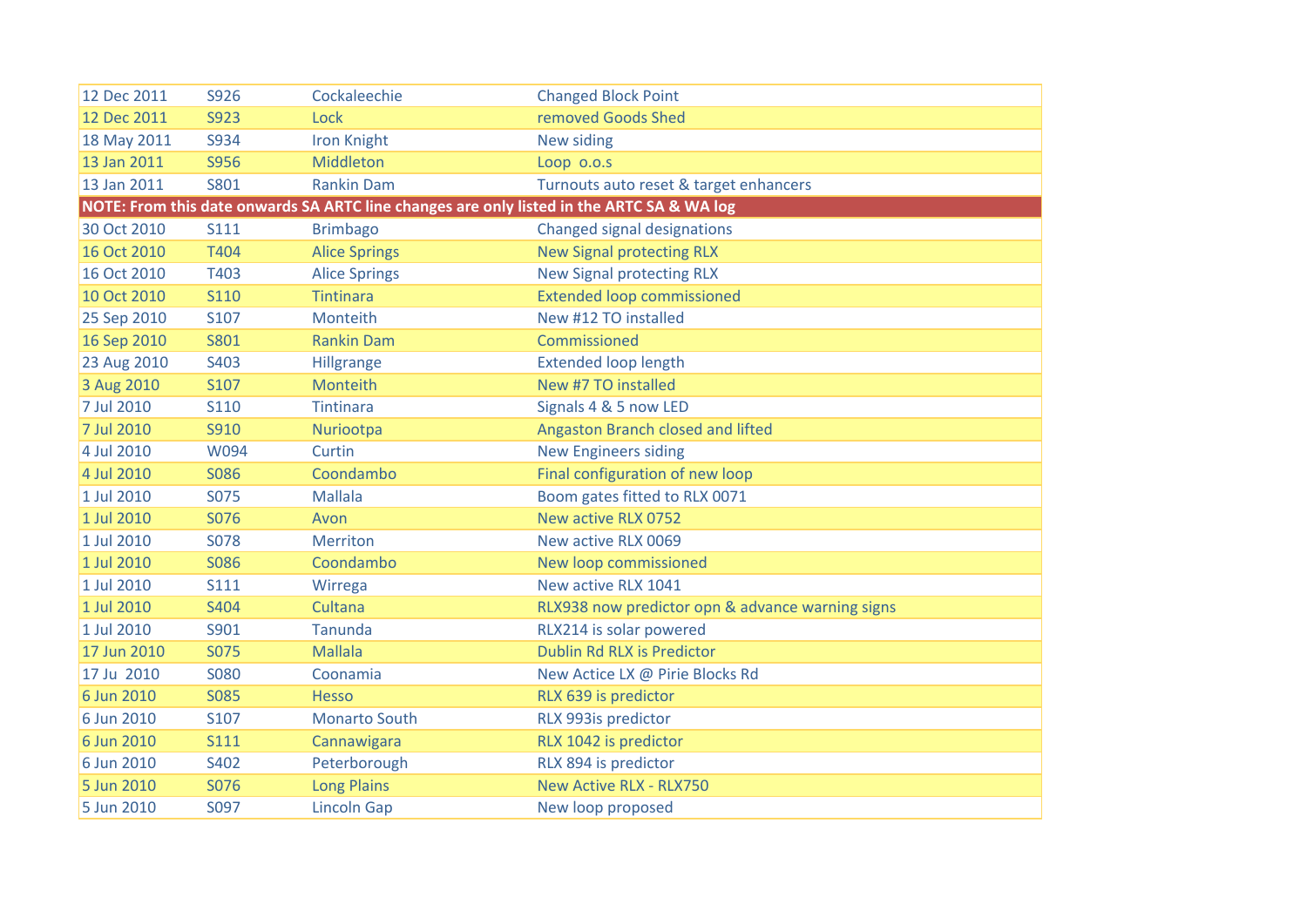| 5 Jun 2010  | S107        | Swanport                      | Added missing signals 103 + 104              |
|-------------|-------------|-------------------------------|----------------------------------------------|
| 30 May 2010 | S104        | Ambleside                     | Drawing expanded                             |
| 30 May 2010 | S105        | <b>Balhannah</b>              | Drawing re-configured (was part 104-105)     |
| 30 May 2010 | S106        | Petwood - Callington          | Renumbered - was 105                         |
| 30 May 2010 | S107        | Monarto Sth - Murray Bdg      | Renumbered - was 106                         |
| 30 May 2010 | <b>S108</b> | <b>Tailem Bend</b>            | Renumbered - was 107                         |
| 30 May 2010 | S109        | Coomandook - Coonalpyn        | Renumbered - was 108                         |
| 30 May 2010 | <b>S110</b> | Tintinara - Keith             | Renumbered - was 108-109                     |
| 30 May 2010 | <b>S111</b> | Wirrrega - Bordertown         | Renumbered - was 109-110                     |
| 30 May 2010 | <b>S112</b> | Wolseley                      | Renumbered - was 110                         |
| 22 May 2010 | <b>N805</b> | <b>Muckaty Loop</b>           | <b>Added Siding #2</b>                       |
| 21 Apr 2010 | S901        | <b>Barossa Valley</b>         | New active RLX nos. 51,60,62,214 & 219       |
| 21 Apr 2010 | S074        | <b>Bolivar</b>                | Loop extended                                |
| 21 Apr 2010 | S075        | <b>Two Wells</b>              | <b>Additional active RLX's</b>               |
| 21 Apr 2010 | S086        | Coondambo (new site)          | <b>New Loop</b>                              |
| 21 Apr 2010 | S089        | Thomiar                       | <b>New Loop</b>                              |
| 21 Apr 2010 | S402        | Yongala                       | New active RLXs @ 73.460 & 91.2              |
| 12 Apr 2010 | S405        | Kandandah                     | Removed surplus track                        |
| 12 Apr 2010 | S402        | Yongala                       | <b>Removed surplus track</b>                 |
| 12 Apr 2010 | <b>S108</b> | Coomandook                    | New loop length                              |
| 9 Apr 2010  | S901        | <b>Barossa</b>                | New active RLX 2 66.680 & 68.909             |
| 9 Apr 2010  | S405        | Kanandah                      | Down approach now at 3000m                   |
| 2 Mar 2010  | S951        | <b>Willow Restaurant</b>      | now Willow Halt                              |
| 21 Feb 2010 | S093        | Goddards                      | Additional details - new loop                |
| 17 Feb 2010 | S075        | <b>Mallala</b>                | Sig 618 now LED                              |
| 3 Feb 2010  | S093        | <b>Goddards &amp; Chifley</b> | New passing loops                            |
| 3 Feb 2010  | S403        | Yunta                         | Centre loop X/O removed                      |
| 28 Jan 2010 | S107        | <b>Tailem Bend</b>            | Added RLX 1001 & 0081                        |
| 28 Jan 2010 | <b>S108</b> | Coomandook                    | Extended loop and added RLX 1010             |
| 28 Jan 2010 | S109        | <b>Keith</b>                  | Minor changes                                |
| 28 Jan 2010 | S110        | <b>Bordertown</b>             | Minor changes                                |
| 16 Dec 2009 | S076        | Long Plains/Bumbunga          | Active crossings commissioned @ RLX043 & 778 |
| 16 Dec 2009 | S074        | Virginia/Two Wells            | Boom gates added to RLX 722, 723 & 724       |